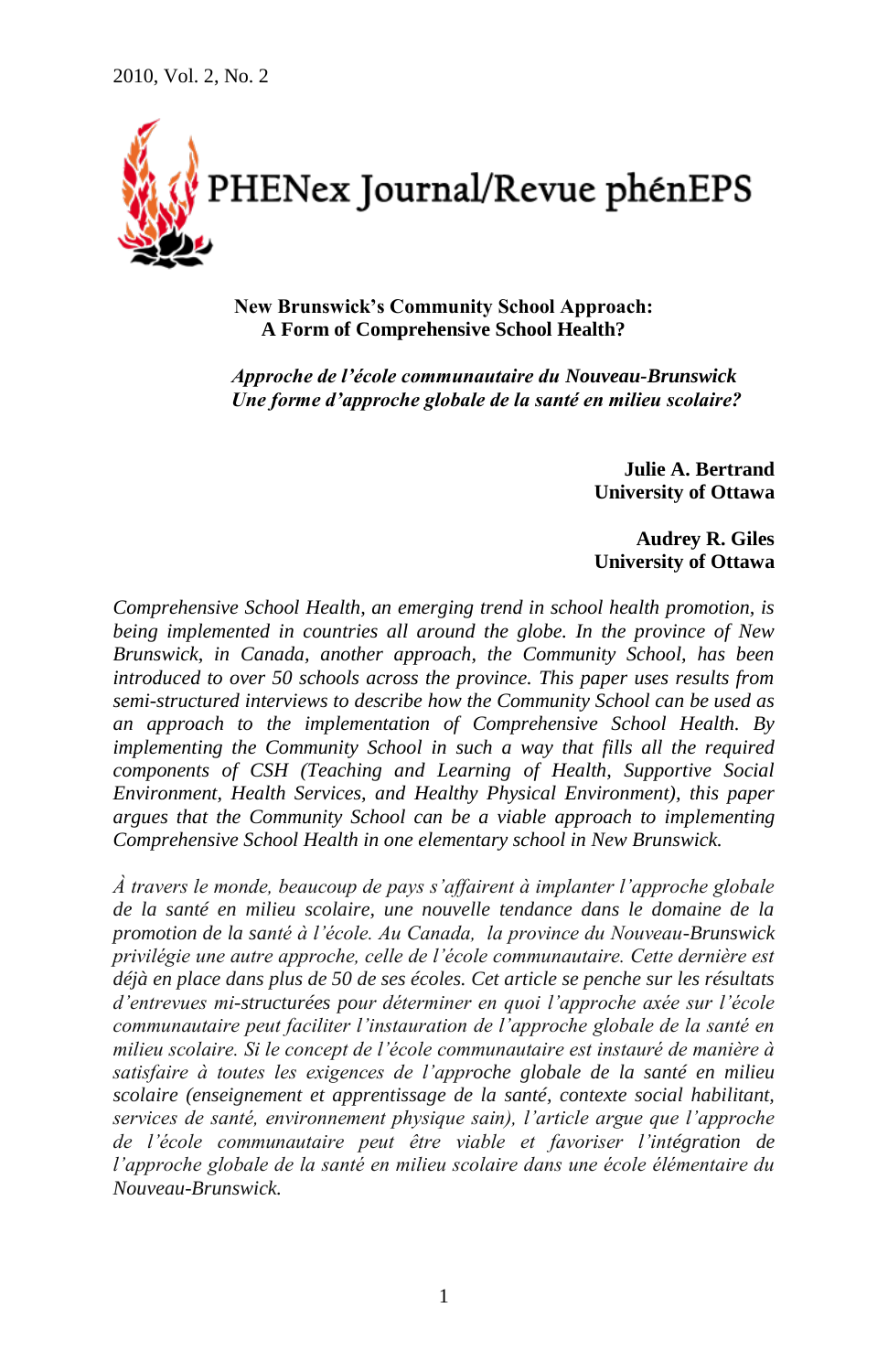# **Introduction**

Over the last three decades, much attention has been paid to the use of settings approaches for health promotion, including the use of the school setting (Young, 2005). Health Promoting Schools (HPS), a school- and communitybased approach to health promotion, is an emerging trend in several countries, including Canada and the United States. In Canada, in-school health promotion typically follows the Comprehensive School Health (CSH) framework advocated by the Canadian Association of School Health (CASH) and several other national and provincial associations. In the Province of New Brunswick however, a similar settings-approach concept called the Community School is being implemented in schools. After noting several commonalities with the CSH approach, we were interested in understanding if the Community School approach could satisfy CSH requirements. Based on a case study of one elementary school in New Brunswick, we argue that despite their divergent stated goals, under *certain conditions* the Community School approach can be considered to incorporate a CSH approach.

New Brunswick's Community School approach was first introduced by the Government of New Brunswick's (GNB) Department of Education through a report entitled "When Kids Come First." According to this document a Community School,

…uses community resources and assets to provide additional opportunities for classroom instruction and after-school programs. And teachers in a community school use those resources to provide more hands-on, interactive learning for children. Also, the building is often open for students and their families beyond traditional hours, offering community services. (2007, p. 23)

There are six axes upon which the Community School focuses, one of which is "global health." The global health axis is used to encourage students to develop healthy lifestyle habits, including daily physical activity, which is included in the school's schedule. As of November 2008 at least 49 New Brunswick schools had been designated Community Schools (GNB, 2008).

Unlike the Community School approach, the CSH approach focuses on health promotion. According to the Canadian Consensus Statement (CCS) on CSH, four components must be demonstrated within the school and its surrounding community in order for it to be identified as using the CSH approach: comprehensive health instruction that promotes the adoption of a healthy lifestyle and various learning strategies; support services for both school staff and pupils; the creation of an environment that is both psychologically and socially supportive; and a healthy and safe physical school environment (CASH, 2007). Though the CSH and Community School approaches have different stated purposes (i.e., school health promotion and building partnerships with the community to aid children's development, respectively), we were nevertheless interested in understanding if the Community School approach could be used in such a way as to satisfy CSH requirements. As such, in the fall of 2008, we conducted a preliminary case study.

# **Methodology**

A case study methodology was selected for our research because it is an ideal approach for obtaining holistic and realistic understandings of particular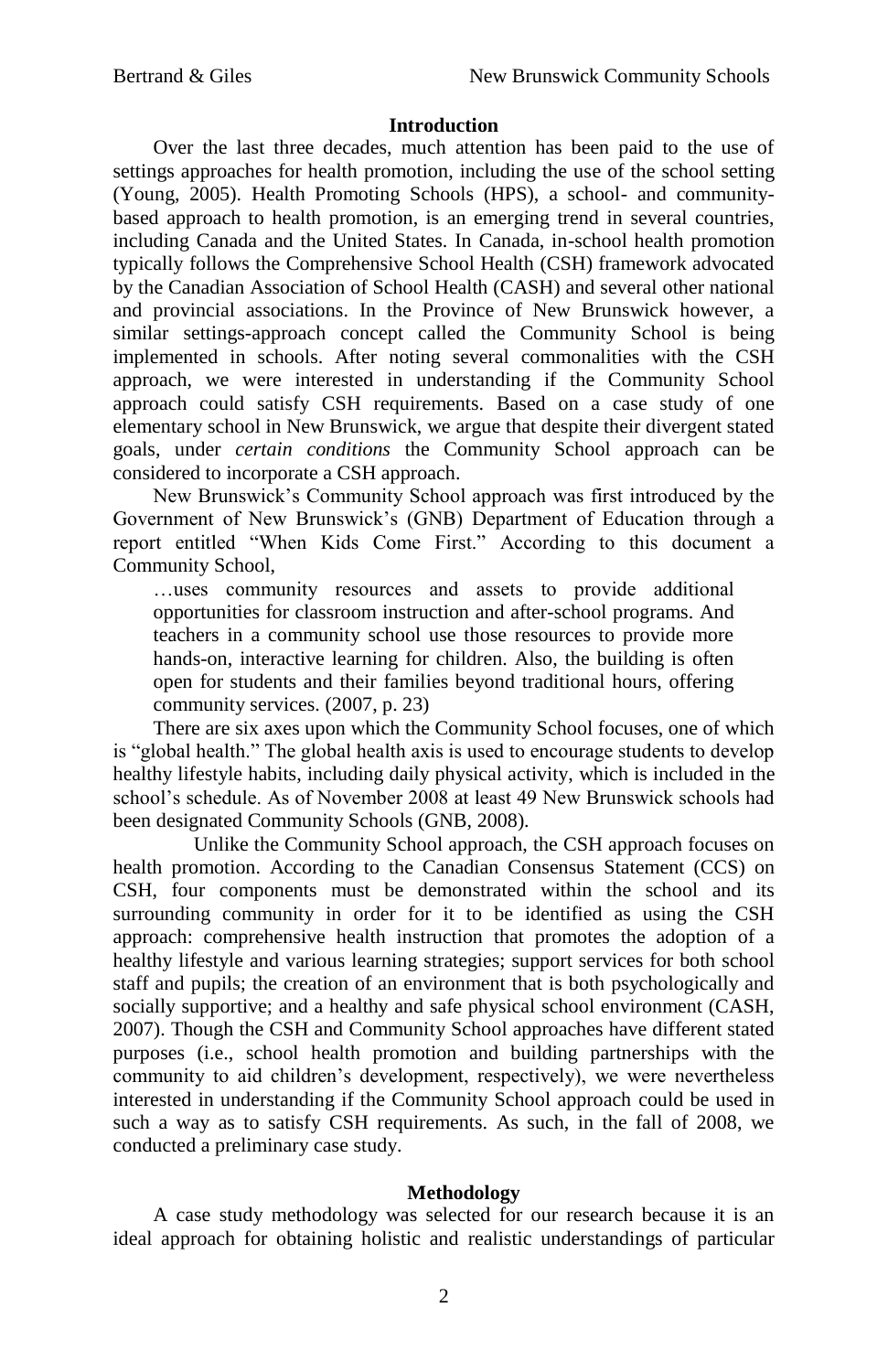phenomena (Yin, 2003). Indeed, Hitchcock and Hughes (1995) have argued that case studies are "the most appropriate format and orientation for school-based research" (p. 316). Our case was a Francophone elementary school of approximately 350 students in a village in New Brunswick, Canada. The school offers classes from kindergarten to grade eight. It is surrounded by a multitude of well-kept recreational facilities, including (among others) an ice rink, basketball courts, golf course, walking paths, running track, and soccer field. Furthermore, the school has its own organic garden.

A school in New Brunswick was selected as the focus for this study to learn more about school programs that may potentially impact school health promotion, and because other studies have yet to look at New Brunswick's approach to health promotion in a school setting. Emails were sent to school principals in a district where the researchers had contacts and one interested elementary principal responded. As a result, a meeting was arranged and consent to pursue research in the school was obtained. Through a convenience sample (Vockell & Asher, 1995), the principal put the researchers in touch with three teachers in the same school who also consented to participate. In line with ethical procedures, teachers were chosen by the school's principal through volunteer sampling and the teachers voluntarily agreed to participate in the study upon being contacted by the principal. Since we did not have direct access to the school's teachers, volunteer sampling was the most effective way of giving equal opportunity to each of the school's teachers to participate in the study.

The four participants were all experienced teachers. Teacher A (male) had taught for 11 years and had been at the present school for the last nine years. Teacher A was a generalist teacher who believed health is promoted through "practicing what you preach" and by being physically active and eating well. Teacher B (male) taught physical education. He had been teaching at the school for 12 years. He was highly involved in community sports and was an active individual that enjoyed the benefits of a healthy lifestyle. The third participant, Teacher C (female), had been teaching at the school for 13 years. She was a classroom teacher and was the least physically active of the three teachers interviewed for this study. Although she believed physical activity and a balanced diet were of utmost importance, she emphasized the importance of nutrition rather than physical activity when defining health. The fourth participant was the principal (female). She had been in the education system for 14 years, and a part of the school's administration for 8 years. She was enthusiastic about health promotion in her school and strove to ensure that everyone at her school followed her lead.

The first author conducted semi-structured interviews with the three teachers and principal. The interviews were digitally-recorded and transcribed verbatim. In order to ensure validity, once the transcription process was completed, participants were asked to review their transcripts and to confirm their contents. Examples of questions asked include: "What is health to you? How did you learn about the Community School initiative? Since its adoption, has anything changed in your school?", among others. More participants or spending a longer period of time in the school may have added richness to the data, but was prohibitive in terms of time requirements.

In addition to semi-structured interviews, documents describing the background of the Community School such as program guidelines and published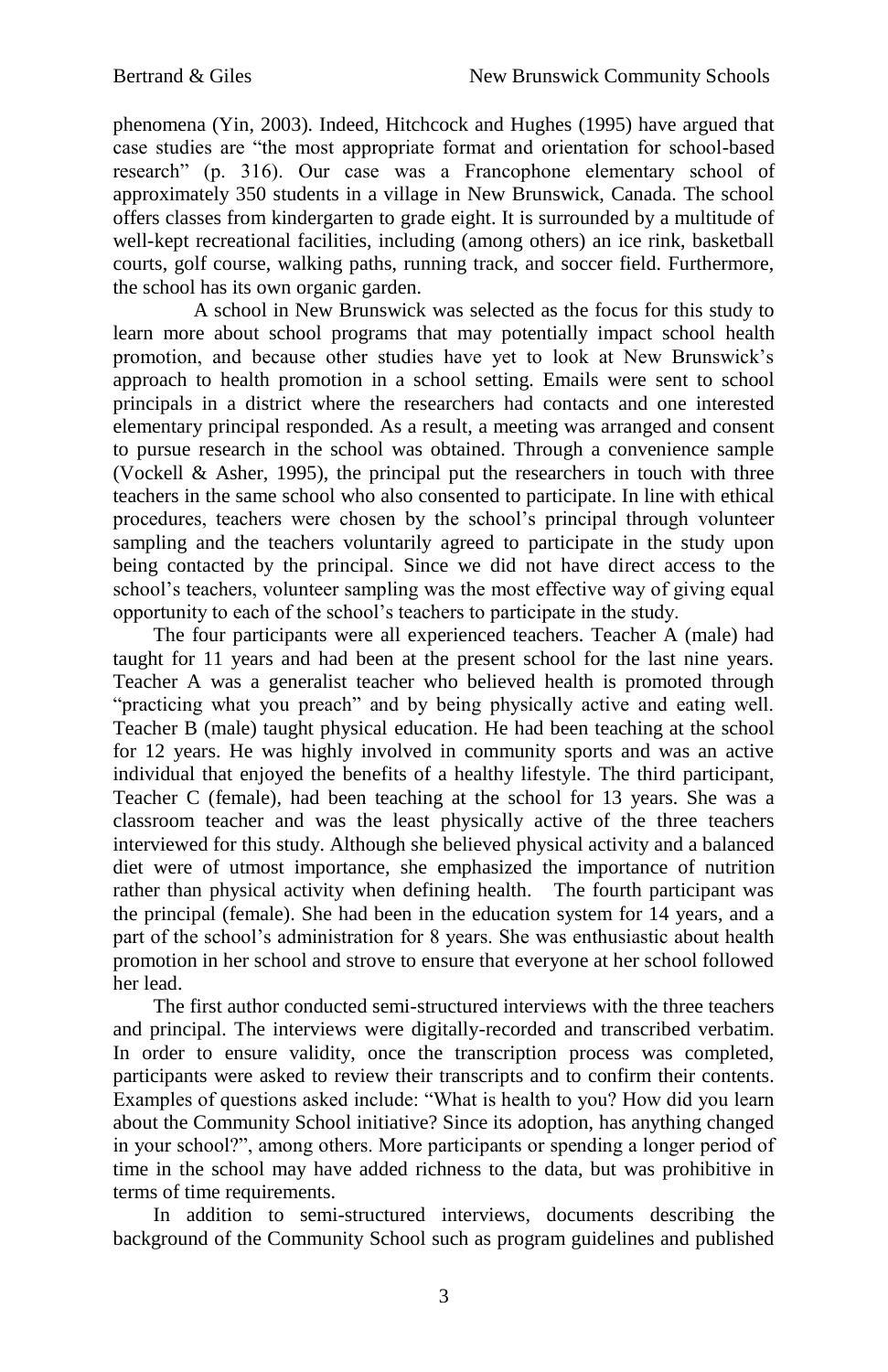government reports were obtained to gain a better understanding of the initiative. As stated by Tuckman (1999), document research "is the best and most objective way to orient yourself to the situation that you are about to research" (p. 414); this preparation was helpful in the development of questions for the interview guide used during the data collection phase.

## **Analysis**

The data were coded with the assistance of NVivo, a qualitative data analysis software program. The interview transcripts were coded using themes and descriptions that identified specific examples of the Community School approach that satisfied the requirements for Comprehensive School Health. In accordance with the CCS, CSH was defined by its four main components for health promotion.

#### **Results**

CSH is made up of a number of components: teaching and learning of health topics; the creation of a supportive social environment pertaining to health; health and other support services; and a healthy physical environment. Further, CSH relies on an "integrated approach that incorporates health and health messaging into all aspects of school activities and engages the community at large" (CASH, 2007, p. 2). The Community School, on the other hand, is an approach that focuses on the creation of strong partnerships between the school and its broader community in order to foster holistic youth development (GNB, n.d.). While the Community School and CSH are clearly different initiatives, our findings suggest that the Community School initiative can be a successful vehicle through which schools can effectively engage in health promotion in a manner that is consistent with CSH.

## *Teaching and Learning*

The Community School approach uses educational approaches and activities that help students to develop competencies (including health-related competencies) that they will use throughout their lifetimes. For example, the Community School in partnership with the community in which it is situated had planted an organic garden that not only facilitated the growth of healthy vegetables, but was also used to encourage the implementation of diverse teaching methods such as hands-on approaches to science, and the promotion of healthy eating. One of the curriculum components linked to the garden included measuring the perimeter of the garden, which required the students to move while they applied their mathematical skills. Another example of a way in which a curriculum component was linked to a health-promoting activity was a walk for literacy, where students walked the distance of a marathon over the course of a few months while learning about cultural differences in literacy all over the world.

The teachers in the Community School reported that they used their personal behaviours to influence and lend credibility to their approaches to health-related teaching and learning. Teacher A noted, "*you're not sending the message if you're teaching phys. ed. and you're overweight. You have to demonstrate to the kids that you move and that you practice physical activity too.*"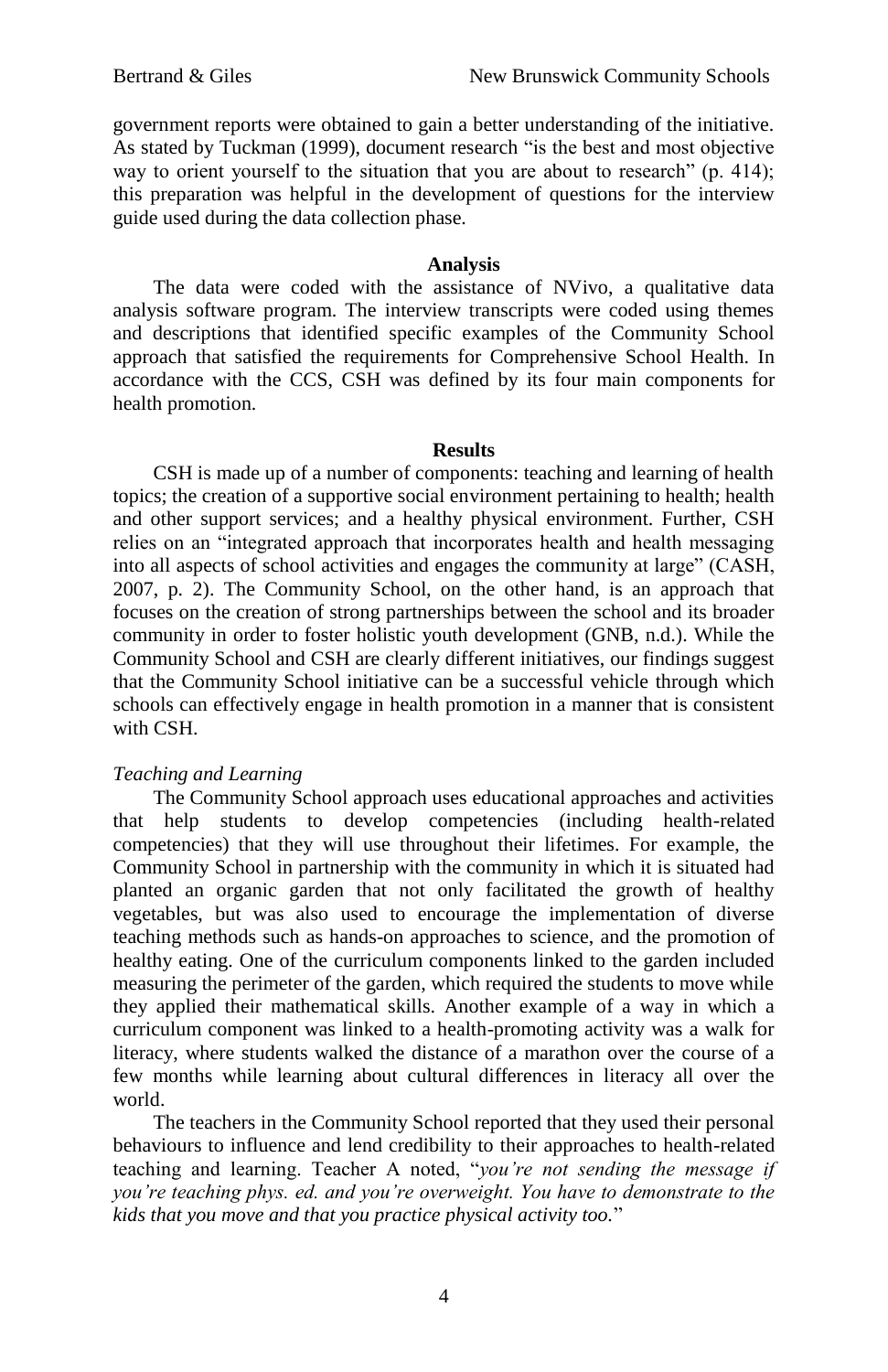The teachers further reported that their approach to teaching was strongly influenced and enhanced by the inclusion of members of the school community. Because of the adoption of the Community School approach, Teacher C reported that she, "…*asked professionals in certain domains to come and show her how to show the students to do specific things [with agriculture]*" in her classroom. An example of this would include having a herbologist (who is also a student's parent) come to her classroom to make a presentation on how herbs can be used to make foods more flavorful without the use of salt or oils. By doing so, she embraced the partnerships with the community and also believed that she diversified her health-related teaching.

#### *Supportive Social Environment*

A supportive social environment was evident at the school due largely to its Community School-related partnerships. The supportive social environment in the Community School was created in a number of ways, namely through collaboration and the provision of community services and resources. The collaborative atmosphere at the Community School was due in part to the teamwork among the school's teachers that was required to sustain the implementation of the Community School. Teacher B said, "*Had we not had this collaborative atmosphere and to want new challenges, it [the Community School] would never have been possible.*"

Not only was there an immense amount of collaboration between the teachers, but also with the local municipality and other community members. For example, the municipality offered support to the Community School by hiring students to help with the organic garden's upkeep during the summer months. Members of the community have also begun to offer their expertise to the school. Parents and community members with specific knowledge pertaining to diverse subjects are all a part of special after-school initiatives, such as leading workshops for the students. Furthermore, coaches and volunteers offer their time to the school in order to help with the school's extracurricular activities in sports and other cultural activities. After hearing positive comments from students' parents regarding after school activities that were presented as part of a special program involving professionals from the community, Teacher B started to feel as though the school and its initiatives were well supported by the community.

## *Health and other Support Services*

In order to fulfill some of the components of a Community School the school actively shared its recreational facilities with the community and offered after-school programming. In this way the school met the requirement for the promotion of New Brunswick's culture and as well encouraged healthy lifestyle behaviours (GNB, n.d.). Furthermore, when the school had special activity nights, students' families and other community members are encouraged to participate; such activities are considered health services as they are organized recreational activities offered to those in the community. For example, the school has hosted walking nights, where the school's staff demonstrates through the use of the school's walking paths that exercise with one's family can be enjoyable and that it can be practiced at no cost.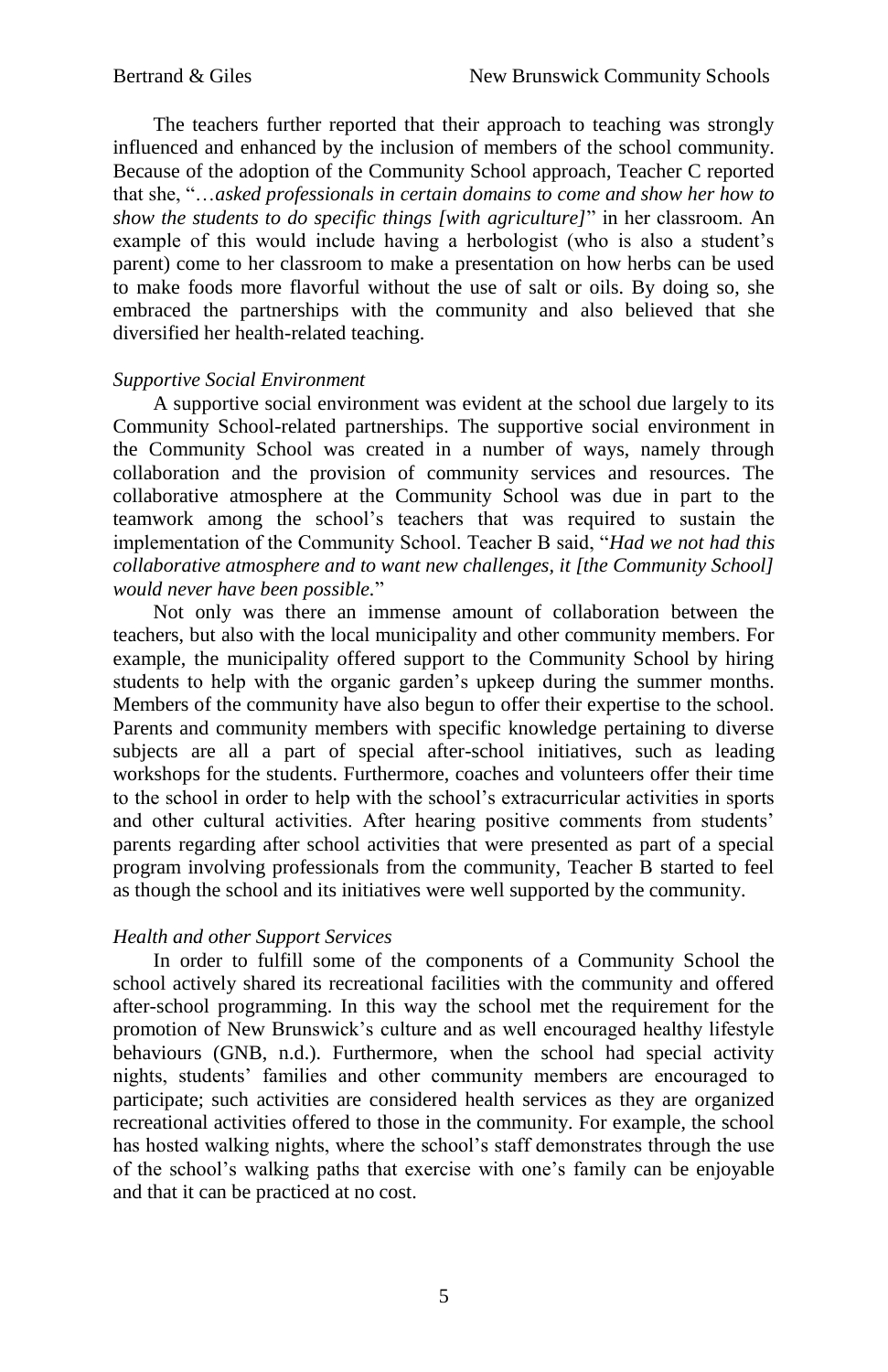## *Healthy Physical Environment*

The Community School approach led to a clear commitment to health, which was reflected in its physical environment and was found to be a key factor in helping teachers and students alike to stay healthy. Two important elements for the school's ability to provide a healthy physical environment were the school's emphases on healthy eating and on physical activity; the former was supported by the school's organic garden and the latter was supported by the school's recreational facilities.

The organic garden, the maintenance of which relied heavily on community partnerships, was found to be an important part of the school's physical environment because it encouraged healthy eating practices through the cultivation of fresh vegetables, which students often ate as snacks while at school. Furthermore, the food served in the cafeteria followed specific health guidelines set out by Policy 711 (GNB, 2009), which ensure that the foods served in the school's cafeteria are in line with *Eating Well with Canada's Food Guide* (Health Canada, 2009). In addition, each classroom in the school had a compost box where any food waste was deposited in order to make compost soil for the school garden.

The physical environment was also influenced by the recreational facilities surrounding the school's property, which are "*…probably some of the best in Canada*" (Teacher B). The easily accessible well-kept recreational facilities provided multiple opportunities for physical activity. Furthermore, to make good use of these facilities, changes were made to the school's curriculum in order to accommodate an additional 30 minutes of physical activity for the school's students and staff. The implementation of a supplementary 30 minutes of daily physical activity was found to be an essential component of the Community School approach, as its "global health" component required schools to make changes in their daily routines in order to facilitate health promotion.

## **Discussion**

Below, we map our results onto the Canadian Consensus Statement's four components of Comprehensive School Health to show that the Community School approach was implemented in such a way as to satisfy the requirements for a CSH approach. We argue that though the goals of the Community School approach are not related directly to health promotion, this approach may provide a viable way to implement CSH. By involving the community in the school in order for students to become well-rounded individuals who will then become active members in their community, the Community School surrounded the students with an environment that promoted health in a manner that aligned with the CCS's four components of CSH. Importantly, however, we note that the school in this study had some unique characteristics that may have made it particularly amenable to satisfying the requirements of a CSH approach.

#### *Teaching and Learning*

In the process of implementing the Community School initiative, the teachers in the school under study used a number of diverse teaching and learning strategies that are part of the Community School approach and that coincide with the CSH approach. In particular, parents and other community members were included to enhance hands-on learning. According to the CCS, CSH encourages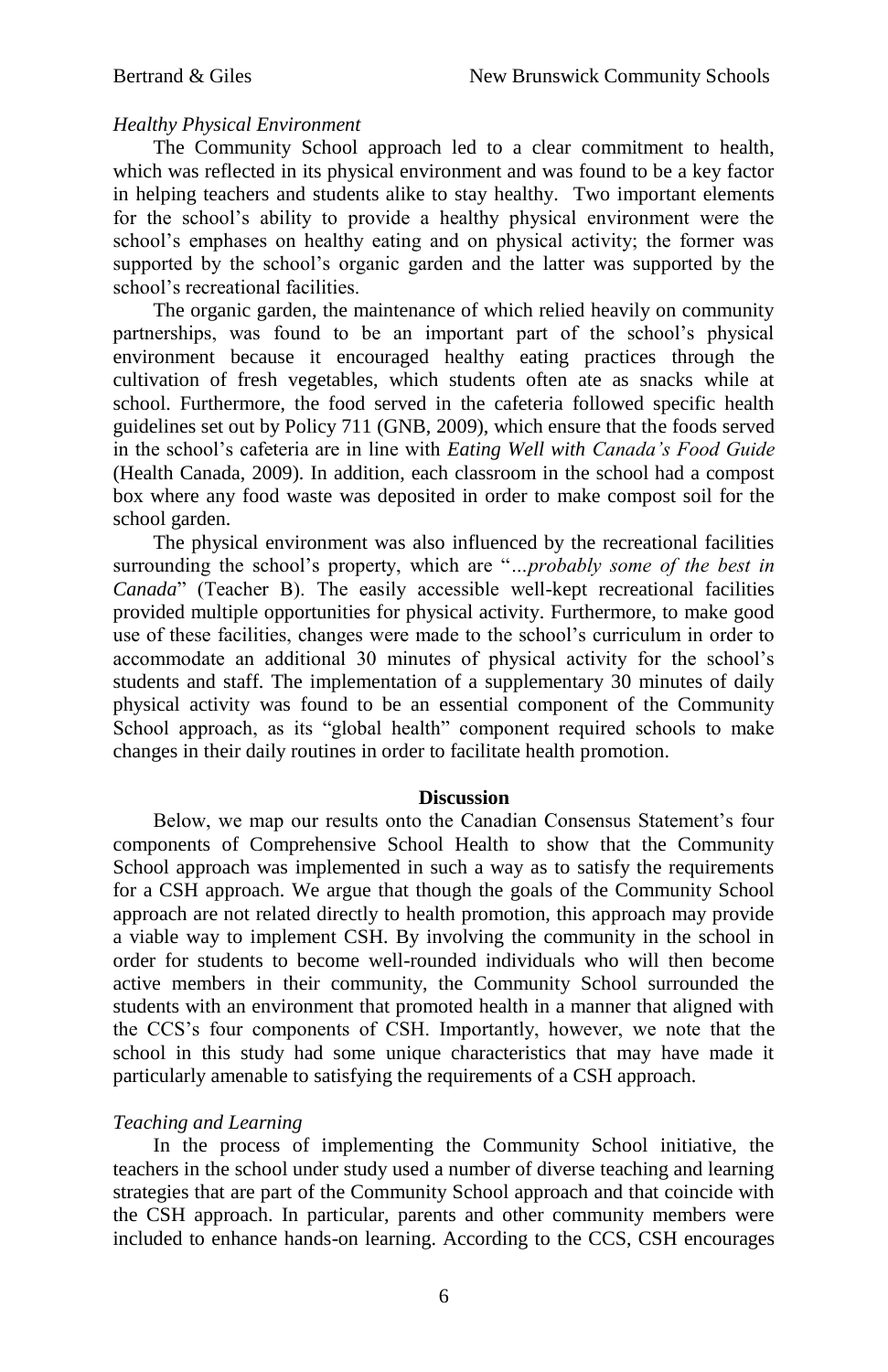"approaches that support development of students' knowledge, attitudes, skills and behaviours for healthy decision making" (CASH, 2007, p. 2). Hands-on interdisciplinary teaching that included the school's organic garden was just one of the many ways in which healthy decision making, in this case concerning food, was encouraged and brought into the curriculum (e.g., agriculture-related material). Levitt (2002) found that science teachers believed that hands-on approaches to teaching were effective because students reaped the benefits of the activity immediately and these activities made science more meaningful to them. Additionally, students performed significantly better when life science tasks were taught through a hands-on method rather than a contemporary textbook method (Pine et al., 2006). Accordingly, such an approach to teaching and learning may prove to be a more effective way of relaying information about health and the development of lifelong habits to students. It provides a clear demonstration of the use of complementary activities that support both the Community School and CSH initiatives.

Although the teachers were creative in finding diverse teaching strategies for their students, they were also very fortunate to have support from community members to help them educate students about special topics. The creation of strong partnerships between the school and its community was crucial for the implementation of the Community School, especially when it came to classroom education. One of the special topics introduced to the school was circus games. Students were taught various activities that are performed by acrobats in a circus. Furthermore, one parent, a herbologist, presented new ideas to students about healthy cooking tips while using herbs from their garden. Partnerships enhanced a number of special topics taught in the classrooms as parents and community members aided the teachers by offering presentations for students and support to teachers. Research has shown that a strong relationship between a school and a student's home will improve the effectiveness of health promoting interventions in New Brunswick (Ma, 2000). If a student's home (e.g., parents) and broader community are both brought into the classroom, the benefits could be potentially greater yet.

Although teaching and learning is an integral component to CSH implementation, the CCS also considers an environment that is socially supportive of health promoting programs to be a key component to CSH implementation.

# *Supportive Social Environment*

The Community School approach to teaching and learning relies on a supportive social environment, which is also a component of CSH. According to the CCS, the supportive social environment component refers to the different mental and social support services offered within the school and may be formal or informal in nature (CASH, 2007). The teachers and principal at the Community School in our study prioritized health and created a supportive social environment for health promotion by modeling healthy behaviours and having positive attitudes towards health through collaboration.

An environment that fosters the adoption of healthy lifestyle behaviors modeled by supportive teachers was deemed important by the participants. Teachers who set a good example and reinforce healthy lifestyle habits through role modeling have been found to be strong facilitators of school health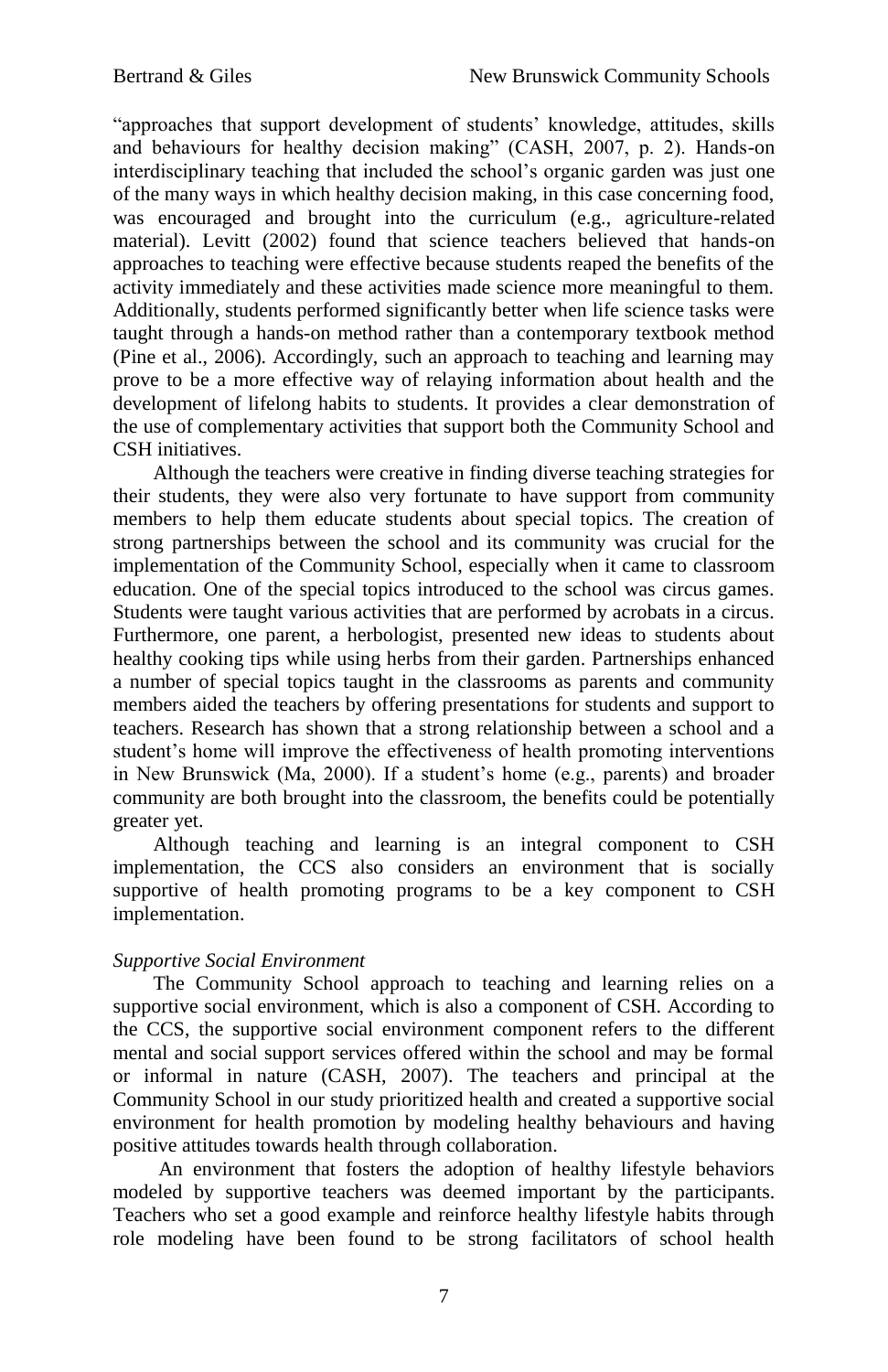promotion initiatives (Cargo, Salsberg, Delormier, Desrosiers, & Macauley, 2006). In fact, Allegrante (1998) found that teachers who show interest in their own health are more likely to show interest in their students' health, and consequently become more "effective teachers of health" (p.192). All of the teachers interviewed for this study stated that health was of paramount importance to them; they tried to create a school environment that reflected these values. It was very clear that each of these teachers believed that practicing what you preach is an extremely important concept to follow when promoting health for their students. They viewed health as being physically active and eating nutritious foods as being an important part of a healthy individual. The teachers also identified children who were alert and active at school as being healthy. Research has indicated that a teacher who is in a supportive social environment, has a positive attitude toward health instruction, and a good sense of control over health education, will develop stronger intentions to teach health related topics (Ajzen, 2002). In turn, these teachers may be more likely to implement components related to CSH, while teaching students about health related topics that have helped them to make healthy lifestyle choices – an important aspect of the Community School approach.

Community members' cooperation and participation in the school is described as being an essential component for the creation of a supportive social environment (CASH, 2007). The collaboration with diverse members of the community is consistent with the Community School approach, as one of its main focuses is to recognize and embrace strong partnerships with the community, which in turn leads to a broad base of social support. All of the participants mentioned that the collaborative relationships that were fostered and developed due to the adoption of the Community School initiative (i.e., between the administration, teachers, and community) resulted in a supportive social environment for health promotion – an important component of CSH (CASH, 2007). Furthermore, due to the collaboration with community members, more individuals demonstrated interest in lending a helping hand at the school in coaching sports teams, after hours specialty courses (such as knitting, or square dancing) and teaching about agriculture related topics. As a result students were exposed to a wider variety of health promoting activities. Certainly the Community School's strong partnerships with parents and the broader community created a supportive social environment that met criteria for CSH. Once supportive environments are created, other support services can be offered through the school to help promote health throughout the school's community. Indeed, the activities conducted by the school in conjunction with the community not only helped to create a socially supportive environment, but also acted as health and support services that were congruent with the CSH approach.

# *Health and Other Support Services*

The coordination and sharing of resources, such as facilities, can encourage the implementation of CSH (Gottlieb et al., 1999). In addition, sharing of the school's facilities was consistent with the Community School approach, as it embraced partnerships with the community in a way that was beneficial to both the school and the community. Since the Community School shared its facilities with the community after school hours in order to allow for the organization of diverse after-school activities, including sports leagues and cultural activities, the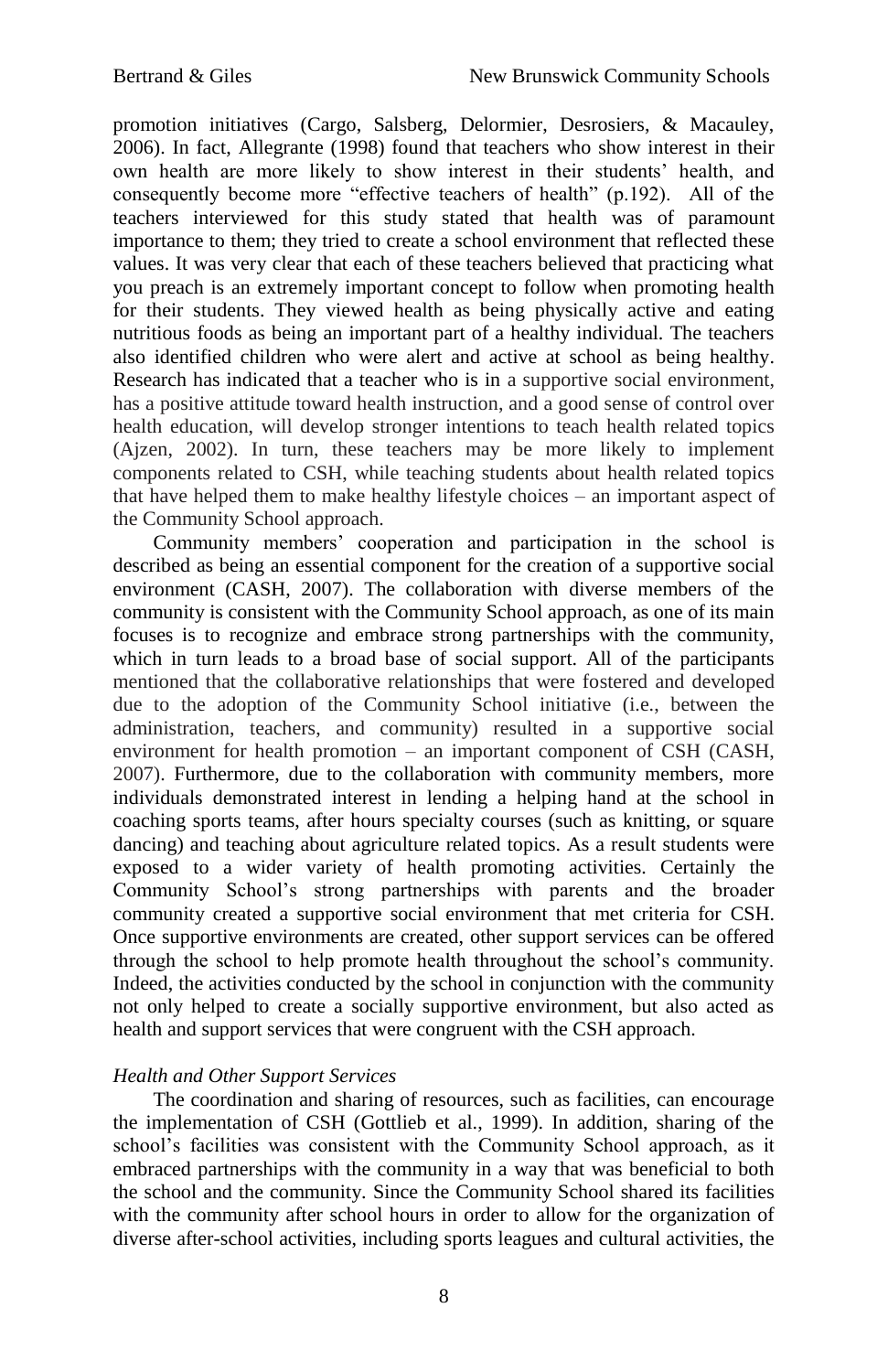school was participating in the promotion of a healthy, active lifestyle for those in the larger school community. In sharing its facilities, the school ensured that the community had the necessary resources to organize sporting leagues; thus, it offered a service that was beneficial to members of the community who wished to adopt an active lifestyle. Research has shown that after school programming for students can serve as an ideal time and place for the encouragement of health promoting behaviours such as healthy eating and physical activity (Coleman, Geller, Rosenkranz, & Dzewaltowski, 2008). These supplementary school activities are part of the health support services because they are all activities that help to promote health in the school's community and are not offered during school hours. As a result, the Community School provided essential support services for health promotion in the community. This type of health promotion throughout the community would not be possible unless it were organized in a similar fashion by another community organization. As a result, the school was made into an essential support service for health promotion in the community. *Healthy Physical Environment*

The school's physical surroundings were also an important component of its health promotion. The easily available recreational facilities were advantageous to the promotion of physical activity. In addition to the readily available facilities, the school's organic garden was another way in which its healthy environment was enhanced. Having a school garden has been found to be an effective way of improving a school's physical environment when implementing health promotion initiatives (St Leger, 2000).

### **Limitations**

Organic gardens and an abundance of high quality recreational facilities are not typical to the majority of schools in Canada. As a result, we must note that the Community School in this study may have been better positioned to achieve the requirements of a CSH approach than other schools in New Brunswick. Although the school was fortunate to have the use of the aforementioned facilitators, other physical and structural changes within the school that were not related to the organic garden and the recreational facilities also promoted the adoption of healthy lifestyle behaviours: the addition of 30 minutes of supplementary physical activity, the change in the cafeteria's menu, and the addition of compost boxes. These changes all added important health promoting elements to the Community School, which helped to encourage health promoting behaviours on a daily basis in a way that was concurrent with a CSH approach. Further research is required at other Community Schools to see if CSH requirements can be met at schools that do not have the same high quality environment as the one in this study.

As preliminary research, our study's sample size was quite small. Further, the principal recruited participants, which may have resulted in the selection of those teachers who were committed to health promotion. Future research should include a greater number of participants to obtain a more comprehensive understanding of what may prove to be a wider range of opinions concerning the Community School approach and its ability to meet CSH requirements. Additionally, long-term observation over a prolonged period of time could be another beneficial data gathering tool as it would help with data triangulation.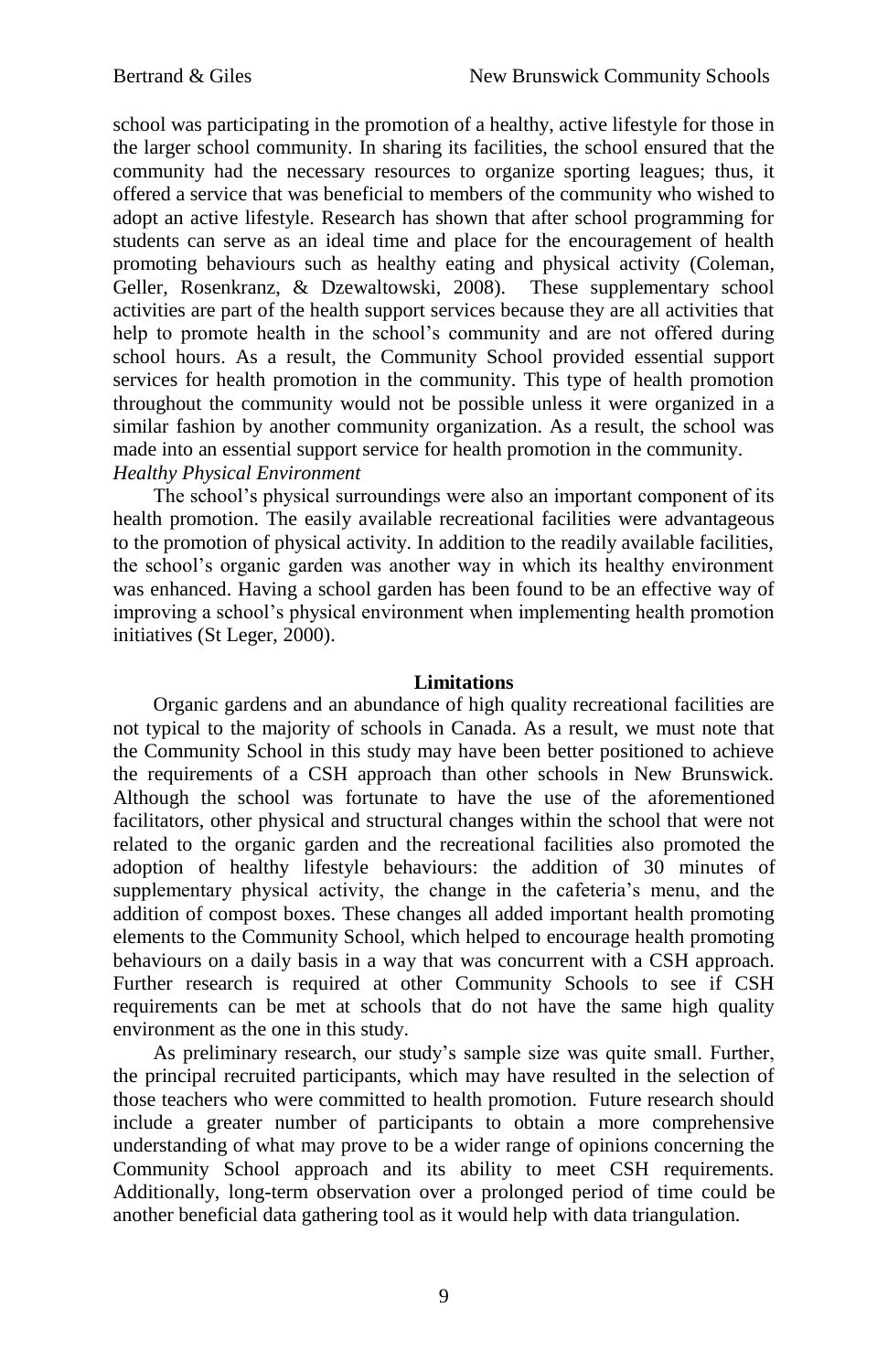# **Conclusion**

Our preliminary research suggests that the Community School approach may be used to satisfy the requirements of a CSH approach. Even though the primary goal of the Community School was not health promotion, this case demonstrates that a health promoting approach to the implementation of the goals of the Community School is a viable option. Nevertheless, further research needs to be conducted to see if Community School Health can be incorporated into the goals of Community Schools in New Brunswick, or if its implementation in the school under study was unique.

# Acknowledgements

The first author's Master's of Arts research, from which this work emerged, was generously funded by le Consortium National the Formation en Santé. We would also like to extend our thanks to each of the participants who took part in this research as without them, this project would never have become a reality.

## **References**

- Ajzen, I. (2002). Constructing a TpB questionnaire: Conceptual and methodological considerations. Retrieved March 19, 2009 from <http://www-unix.oit.umass.edu/~aizen/pdf/tpb.measurement.pdf>
- Allegrante, J. P. (1998) School-site health promotion for faculty and staff: a key component of the coordinated school health program*. Journal of School Health*, *68*(5), 190-195.
- Canadian Association for School Health. (2007). Consensus statement on Comprehensive School Health. Retrieved on February 16, 2009 from [http://safehealthyschools.org/CSH\\_Consensus\\_Statement2007.pdf.](http://safehealthyschools.org/CSH_Consensus_Statement2007.pdf)
- Cargo, M., Salsberg, J., Delormier, T., Desrosiers, S., & Macaulay, A. C. (2006). Understanding the social context of school health promotion program implementation. Health Education, 106(2), 85-97.
- Coleman, K. J., Geller, K. S., Rosenkranz, R. R., & Dzewaltoski, D. A. (2008). Physical activity and healthy eating in the after-school environment. *Journal of School Health, 78*(12), 633-640.
- Gottlieb, N. H., Keogh, E. F., Jonas, J. R., Grunbaum, J. A., Walters, S. R., Fee, R. M., Saunders, R. P., & Baldyga, W. (1999) Partnerships for comprehensive school health: Collaboration among colleges/universities, state-level organizations, and local school districts. *Journal of School Health, (69)*8, 307-313
- Government of New Brunswick (2007) *When kids come first.* Government publication. Retrieved November 18, 2008 from [http://www.gnb.ca/0000/publications/comm/4578\\_report\\_E.pdf.](http://www.gnb.ca/0000/publications/comm/4578_report_E.pdf)
- Government of New Brunswick (2008). *Four community schools named in District 2*. Retrieved November 18, 2008, from <http://www.gnb.ca/cnb/news/edu/2008e1638ed.htm>
- Government of New Brunswick. (2009). Policies. Retrieved on January 20<sup>th</sup>, 2009 fro[m http://www.gnb.ca/0000/policies.asp.](http://www.gnb.ca/0000/policies.asp)
- Government of New Brunswick. (n.d.) L'ecole Communautaire. Government of New Brunswick Publication: Fredericton, N.B.